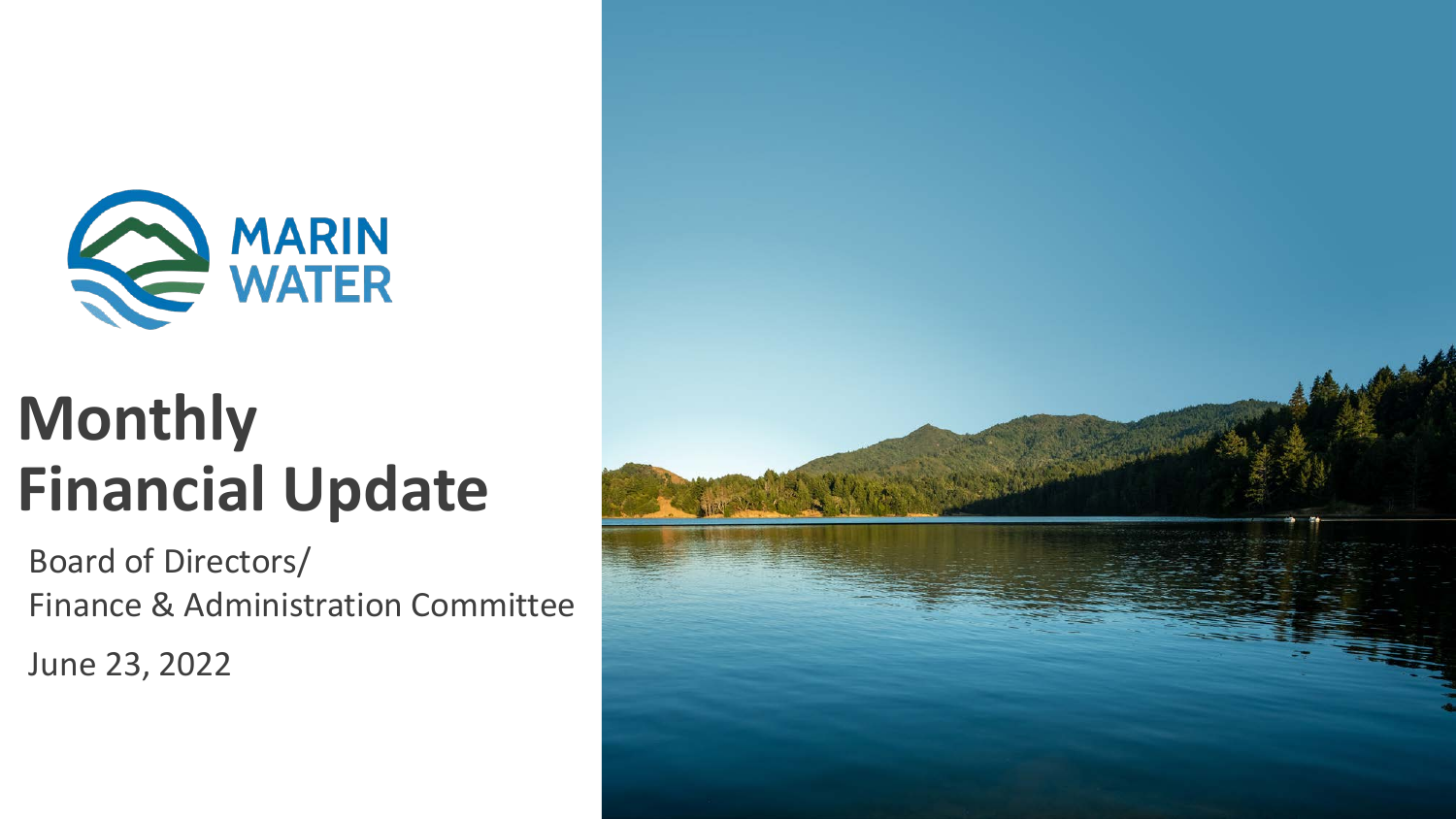### **Revenues**

#### **(in millions) at 91.7% of Fiscal Year**

| <b>Description</b>                            | FY 21/22<br><b>Budget</b> | FY 21/22<br>As of 5/31/22 | <b>Actual to Budget (%)</b> |
|-----------------------------------------------|---------------------------|---------------------------|-----------------------------|
| <b>Water Revenue</b>                          | 85.9                      | 65.0                      | 75.6%                       |
| <b>Other Revenue</b>                          | 2.8                       | 5.0                       | 181.2%                      |
| <b>Total Operating Revenue</b>                | 88.7                      | 70.0                      | 78.9%                       |
| <b>Fire Flow Fee</b><br>4.5                   |                           | 4.3                       | 96.1%                       |
| <b>Capital Revenue</b><br>(incl. CMF \$17.4M) | 18.2                      | 16.1                      | 88.6%                       |
| <b>All Revenue</b>                            | 111.4                     | 90.5                      | 81.2%                       |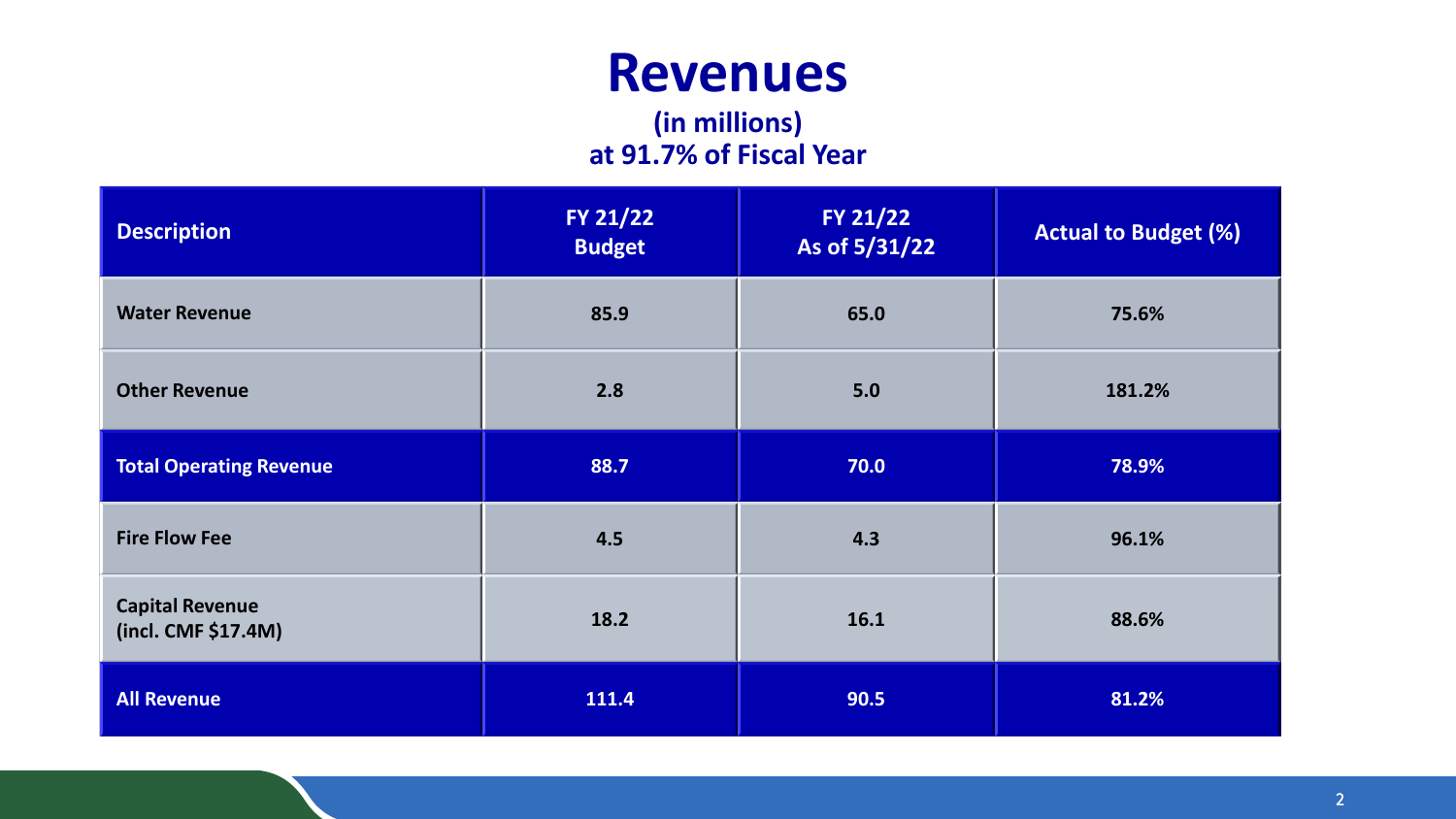#### **Revenues at 91.7% of Fiscal Year**

#### **FY2022 Water Sales Budget to Actual**

|                 | <b>Water Sales</b> |                  | <b>Service Charge</b> |                  | <b>Watershed Fee</b> |                 |  |
|-----------------|--------------------|------------------|-----------------------|------------------|----------------------|-----------------|--|
|                 | <b>Budget</b>      | <b>Actual</b>    | <b>Budget</b>         | <b>Actual</b>    | <b>Budget</b>        | <b>Actual</b>   |  |
| July '21        | 4,840,348          | 3,893,617        | 1,541,834             | 1,432,560        | 352,676              | 332,631         |  |
| <b>Aug '21</b>  | 8, 155, 135        | 5,886,691        | 2,193,720             | 2,074,186        | 480,697              | 455,201         |  |
| <b>Sept '21</b> | 5,825,972          | 4,294,155        | 1,544,817             | 1,481,863        | 351,671              | 342,640         |  |
| <b>Oct '21</b>  | 7,823,307          | 5,453,392        | 2,189,274             | 2,192,958        | 479,477              | 477,901         |  |
| <b>Nov '21</b>  | 4,816,404          | 2,677,846        | 1,551,168             | 1,486,833        | 352,328              | 346,383         |  |
| <b>Dec '21</b>  | 5,794,180          | 3,552,255        | 2,204,199             | 2,031,642        | 482,900              | 441,523         |  |
| <b>Jan '22</b>  | 2,544,160          | 1,664,449        | 1,538,421             | 1,135,716        | 349,101              | 255,644         |  |
| <b>Feb '22</b>  | 3,566,451          | 3,880,232        | 2,181,884             | 2,641,965        | 478,518              | 593,694         |  |
| <b>Mar '22</b>  | 2,097,854          | 2,285,844        | 1,533,189             | 1,539,722        | 349,685              | 355,422         |  |
| <b>Apr '22</b>  | 3,930,424          | 4,297,065        | 2,241,396             | 2,163,652        | 483,711              | 474,297         |  |
| <b>May '22</b>  | 3,059,352          | 2,978,821        | 1,513,826             | 1,512,020        | 351,191              | 349,379         |  |
| <b>June '22</b> | 6,029,493          |                  | 2,247,523             |                  | 493,817              |                 |  |
| <b>Total</b>    | 58,483,080         | 40,864,366 69.9% | 22,481,251            | 19,693,118 87.6% | 5,005,772            | 4,424,715 88.4% |  |

**Note: Water Billing is on a 2-month lag.**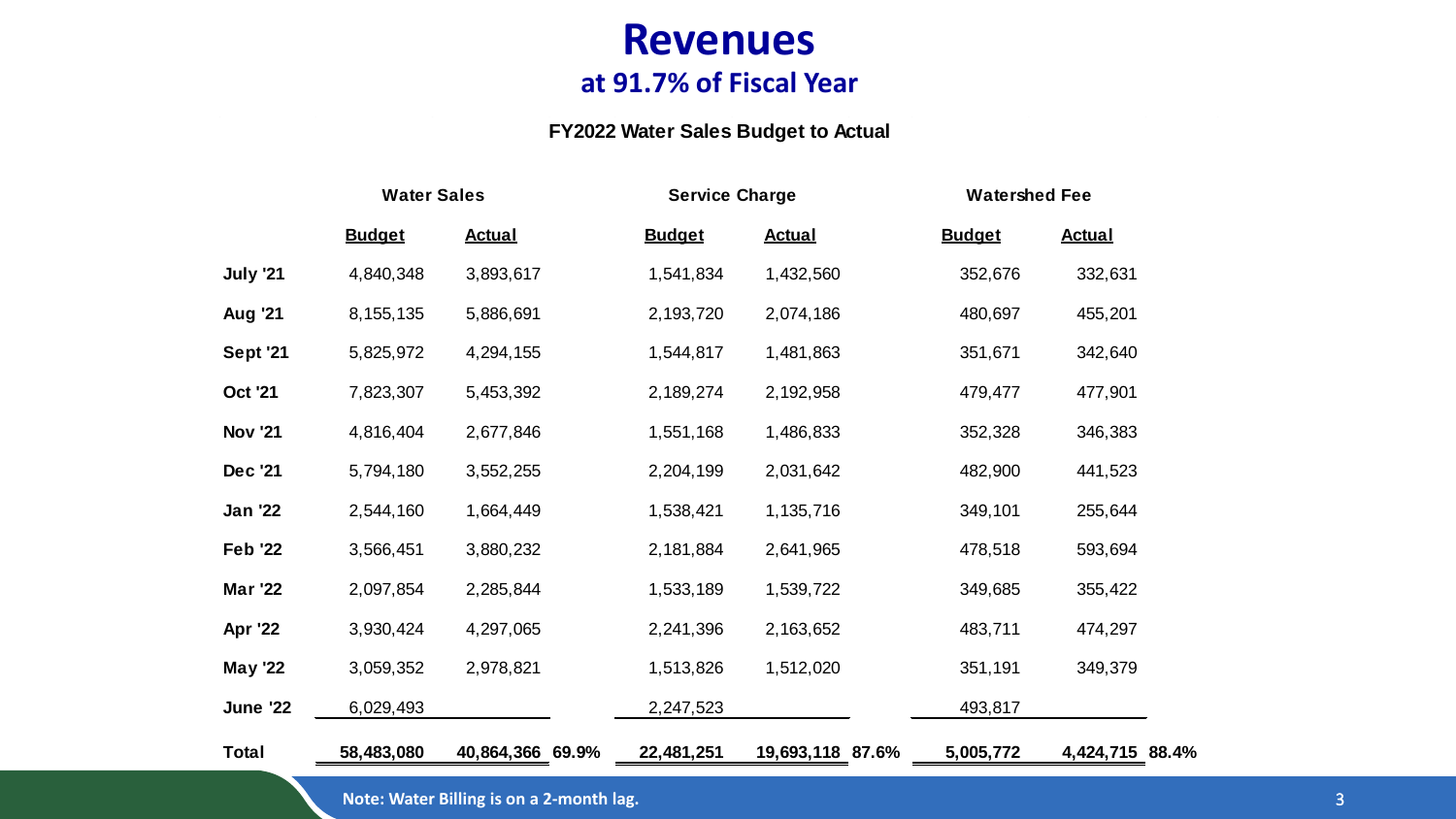#### **FY22 Monthly Water Sales (incl. Meter Service Charge & Watershed Fee) Comparison with FY21 (in \$000's)**



**Note: Water Billing is on a 2-month lag.**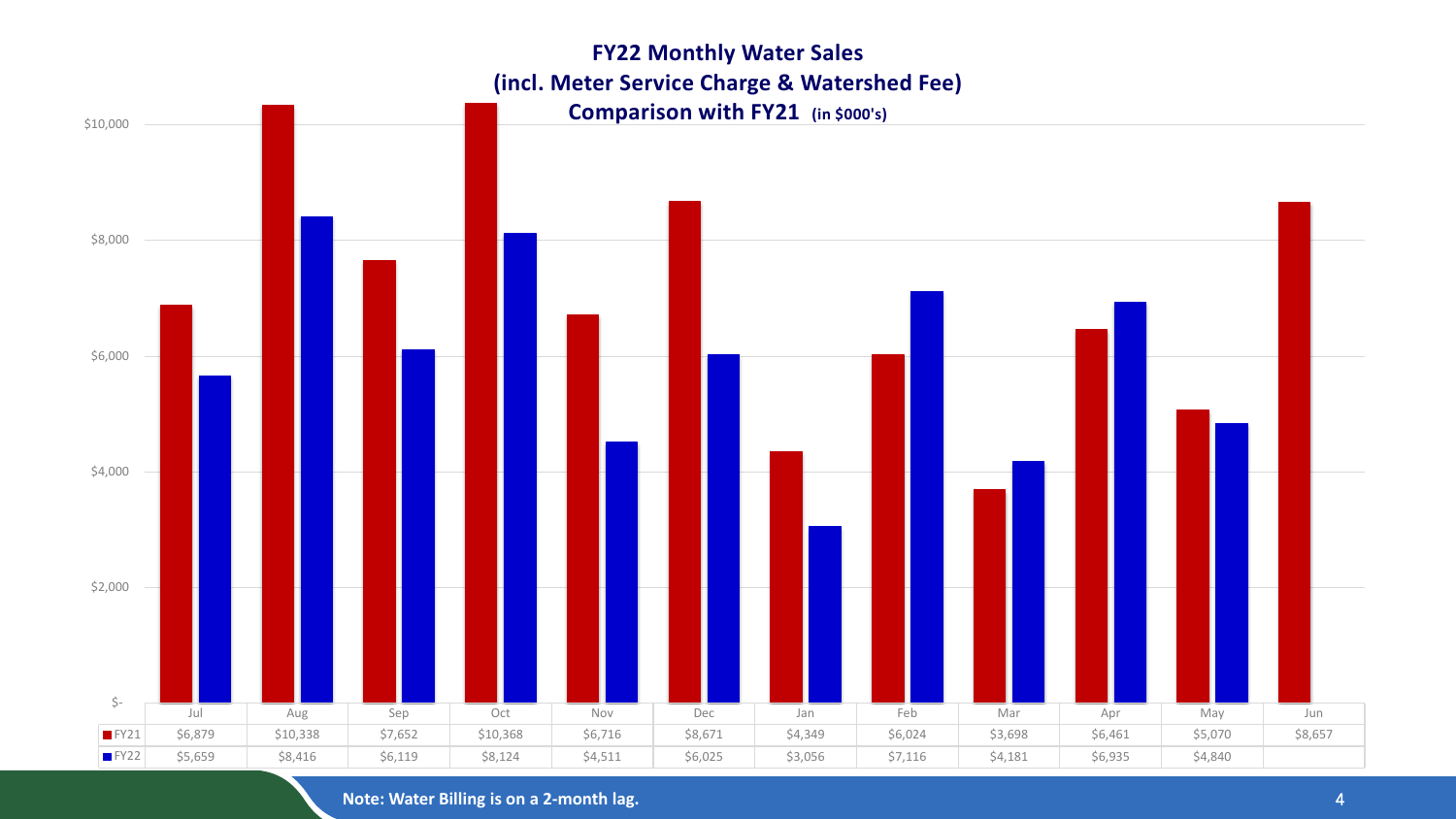### **YTD as of May 2022 Billed Comparison**

**(in Acre Feet)**

| <b>Customer Class</b>              | <b>FY2021</b> | <b>FY2022</b> | Increase/<br>(Decrease) |  |
|------------------------------------|---------------|---------------|-------------------------|--|
| <b>Single Family</b>               | 13,818        | 10,111        | (3,707)                 |  |
| <b>Duplex</b>                      | 384           | 307           | (77)                    |  |
| <b>Multi Units 3-4</b>             | 298           | 252           | (46)                    |  |
| <b>Multi Units 5-9</b>             | 577           | 497           | (80)                    |  |
| Multi Units 10+                    | 1,603         | 1,447         | (156)                   |  |
| <b>Institutional</b>               | 1,193         | 1,085         | (108)                   |  |
| <b>Commercial &amp; Industrial</b> | 1,941         | 1,927         | (14)                    |  |
| <b>Irrigation</b>                  | 870<br>1,472  |               | (602)                   |  |
| <b>Raw Water</b>                   | 154           | 81            | (73)                    |  |
| <b>Recycled Water</b>              | 411           | 309           | (102)                   |  |
| <b>Total</b>                       | 21,851        | 16,886        | (4, 965)                |  |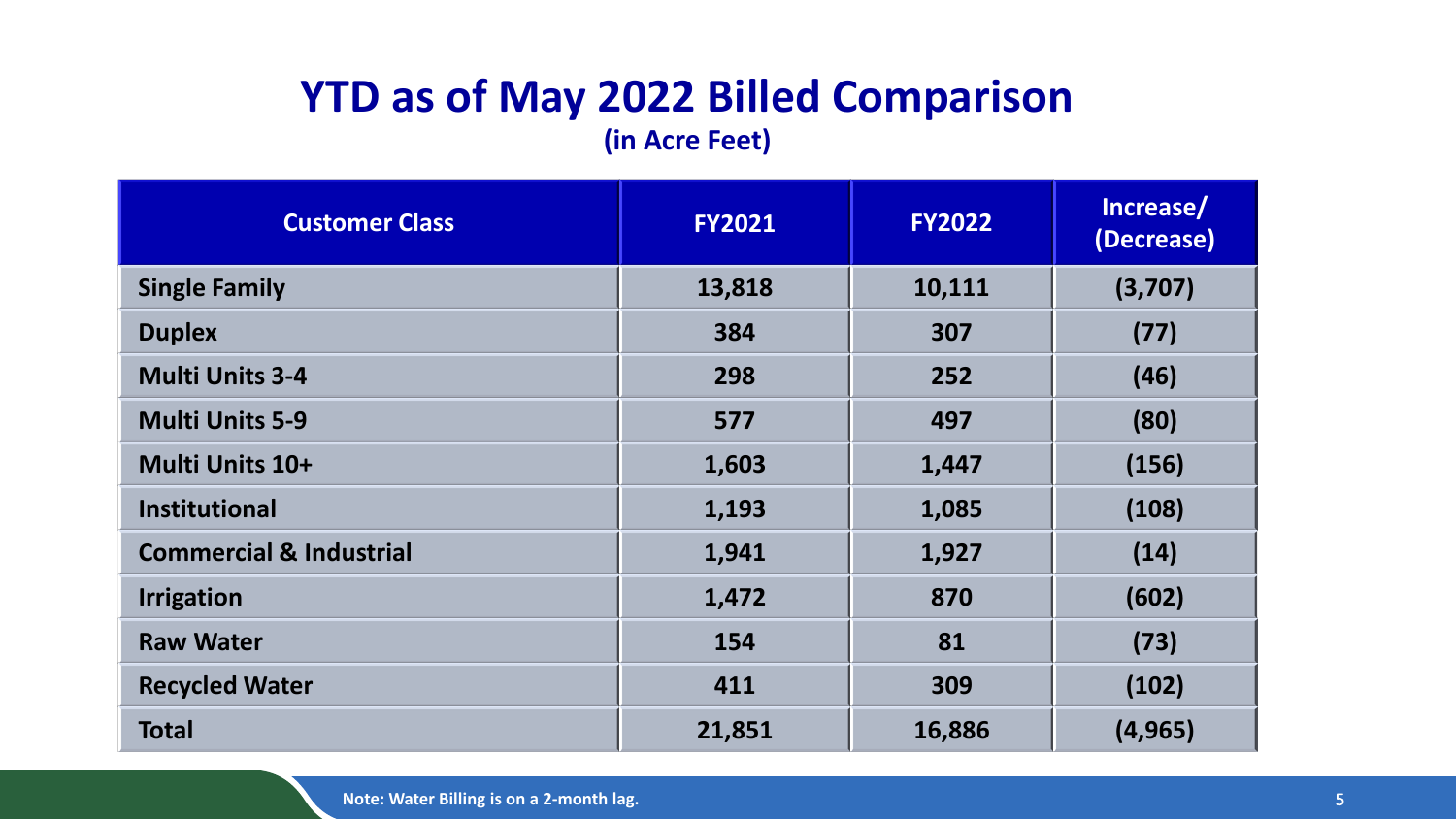#### **TIER CONSUMPTION AS OF MAY (IN ACRE FEET)**

■Tier 1 ■ Tier 2 ■ Tier 3 ■ Tier 4



**Note: Water Billing is on a 2-month lag.**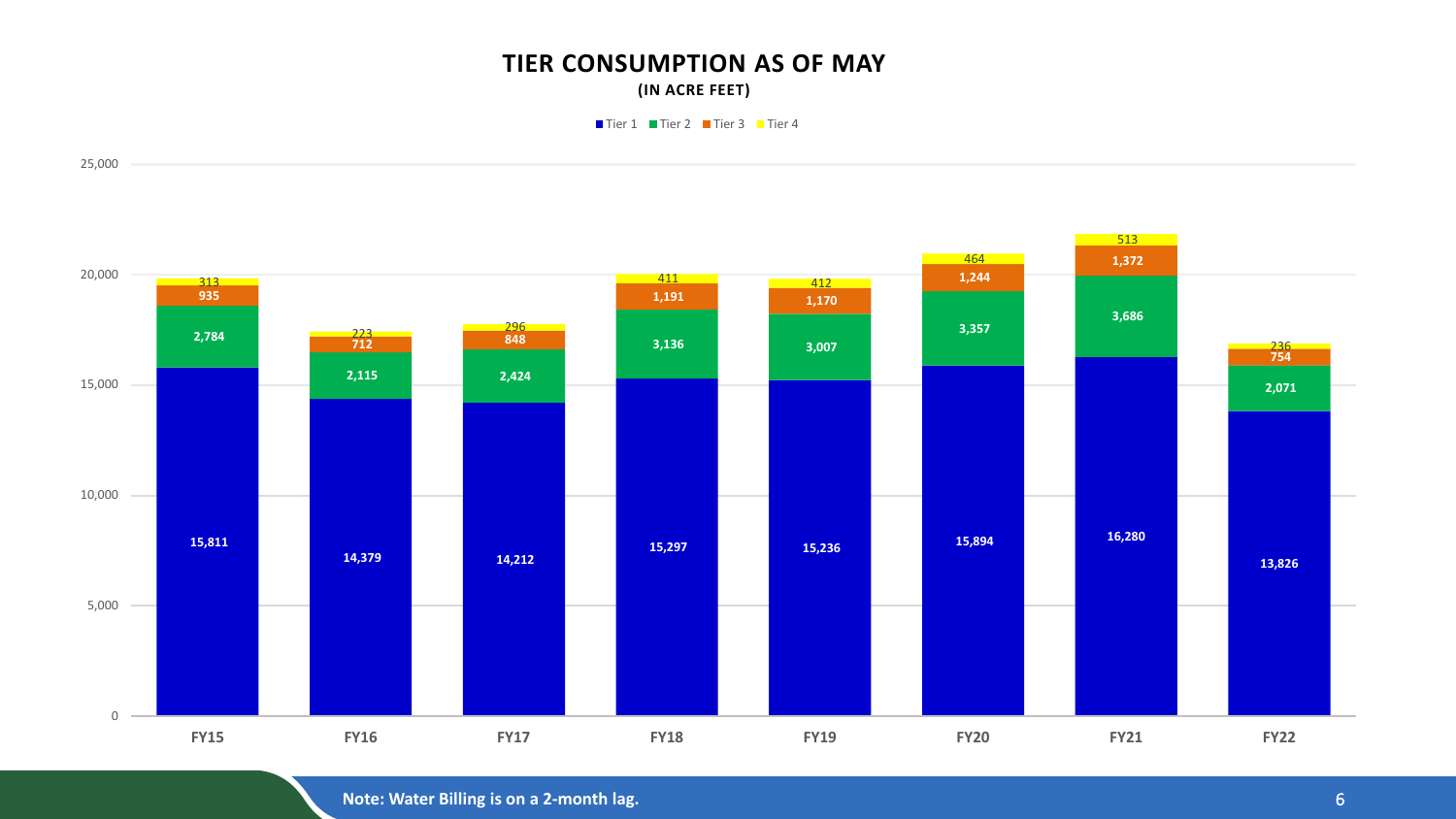#### **Water Accounts Receivable Aging as of May 2021 and 2022 (in \$1,000)**

| <b>No. of Days Outstanding</b> | As of May 2021 | As of May 2022 | Increase/<br>(Decrease) |
|--------------------------------|----------------|----------------|-------------------------|
| $\leq$ 30 days                 | 1,032          | 803            | (229)                   |
| $\leq$ 60 days                 | 398            | 289            | (109)                   |
| $\leq$ 90 days                 | 345            | 305            | (40)                    |
| $\le$ 180 days                 | 807            | 408            | (399)                   |
| $\leq$ 365 days                | 1,042          | 665            | (377)                   |
| <b>Total</b>                   | 3,624          | 2,470          | (1, 154)                |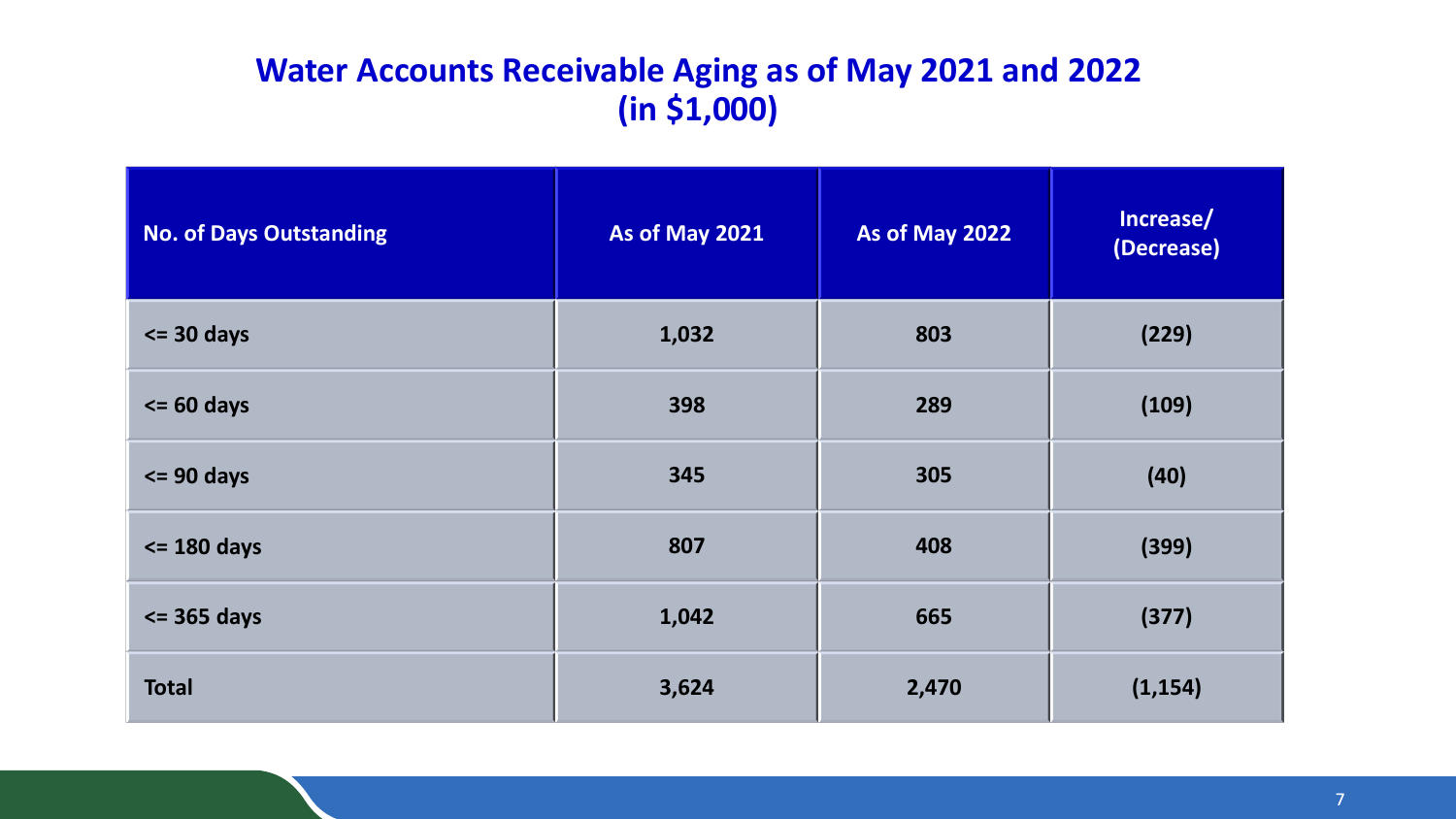## **Expenditures**

**(in millions) at 91.7% of Fiscal Year**

| <b>Description</b>                            | FY 21/22<br><b>Adjusted Budget</b> | FY 21/22<br>As of 5/31/22 | <b>Actual to Budget (%)</b> |
|-----------------------------------------------|------------------------------------|---------------------------|-----------------------------|
| <b>Personnel Services</b>                     | 53.8                               | 45.9                      | 85.4%                       |
| <b>Maintenance &amp; Operating Expense</b>    | 35.0                               | 30.1                      | 85.7%                       |
| <b>Financing Costs</b>                        | 10.2                               | 9.3                       | 91.7%                       |
| <b>Capital Allocation</b>                     | (5.2)                              | (4.6)                     | 89.8%                       |
| <b>Total Operating Expenses</b>               | 93.8                               | 80.7                      | 86.0%                       |
| <b>Fire Flow Projects (inc. encumbrances)</b> | 7.7                                | 4.4                       | 57.4%                       |
| District Projects (inc. encumbrances)         | 35.9                               | 29.1                      | 81.1%                       |
| <b>Total Expenditures</b>                     | 137.4                              | 114.2                     | 83.1%                       |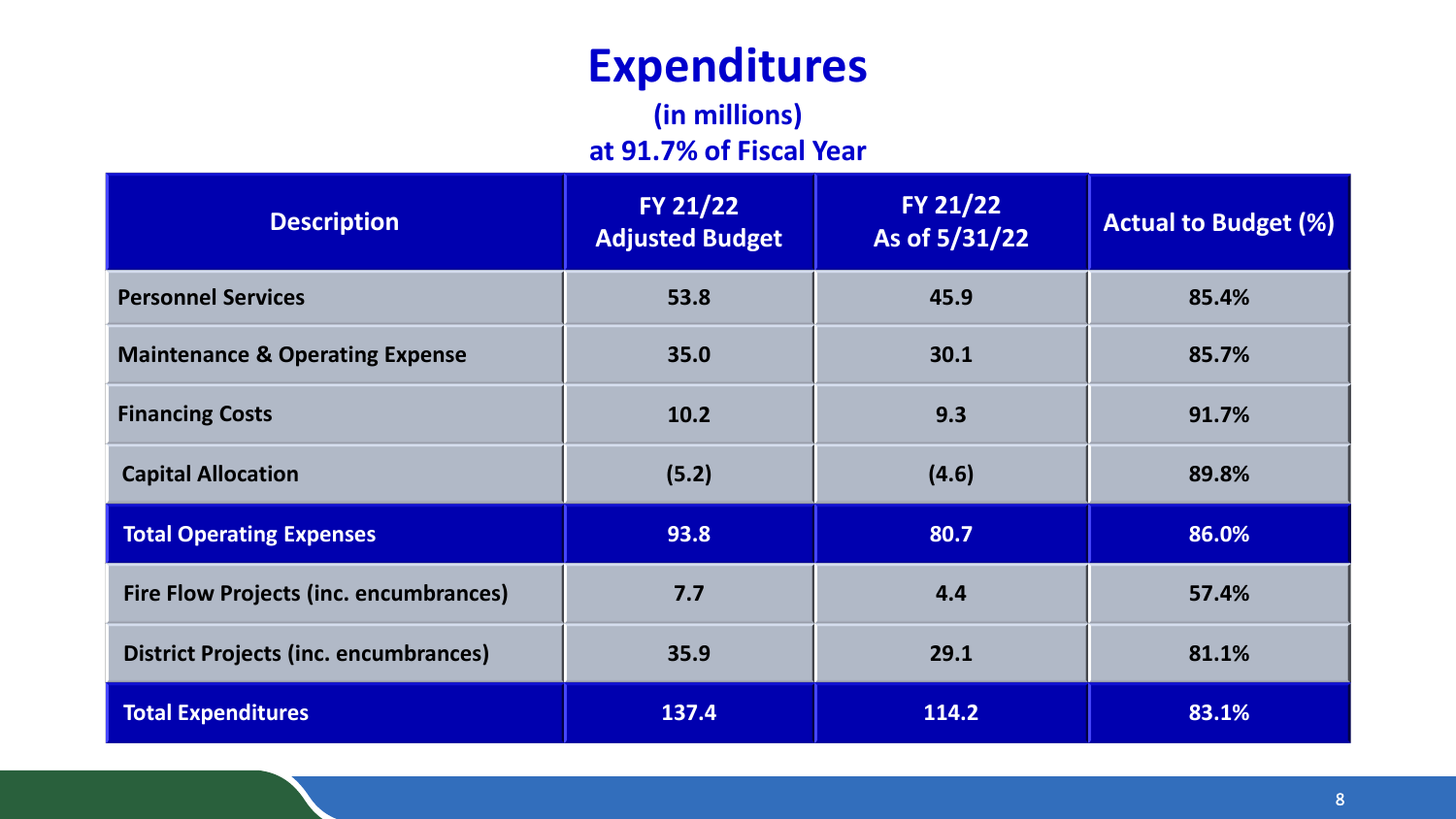## **Fund Balances**

**(in millions)**

| <b>Description</b>                   | <b>FY 21</b><br><b>Audited</b> | <b>FY 22</b><br>As of 5/31/22 |
|--------------------------------------|--------------------------------|-------------------------------|
| <b>Restricted/Designated Fund</b>    | 19.9                           | 17.7                          |
| <b>Rate Stabilization Fund</b>       | 9.4                            | 1.9                           |
| <b>Pension Reserve Fund</b>          | 2.0                            | 2.0                           |
| <b>Fire Flow Fund</b>                | 3.1                            | 3.3                           |
| <b>Capital Fund</b>                  | 21.1                           | 25.3                          |
| <b>Total Restricted/Designated</b>   | 55.5                           | 50.2                          |
| <b>Operating - Unrestricted Fund</b> | 32.6                           | 22.8                          |
| <b>Total Fund Balance</b>            | 88.1                           | 73.0                          |

| <b>Operating Fund Bal. to Budget in months</b> | 3.7   | 2.9             |
|------------------------------------------------|-------|-----------------|
| <b>Debt Service Coverage</b>                   | 2.8   | 1.4 (Projected) |
| <b>Outstanding Bond Debt</b>                   | 139.3 | 139.3           |
| <b>Other Debt</b>                              | 7.1   | 6.7             |
| <b>Total Debt</b>                              | 146.4 | 146.0           |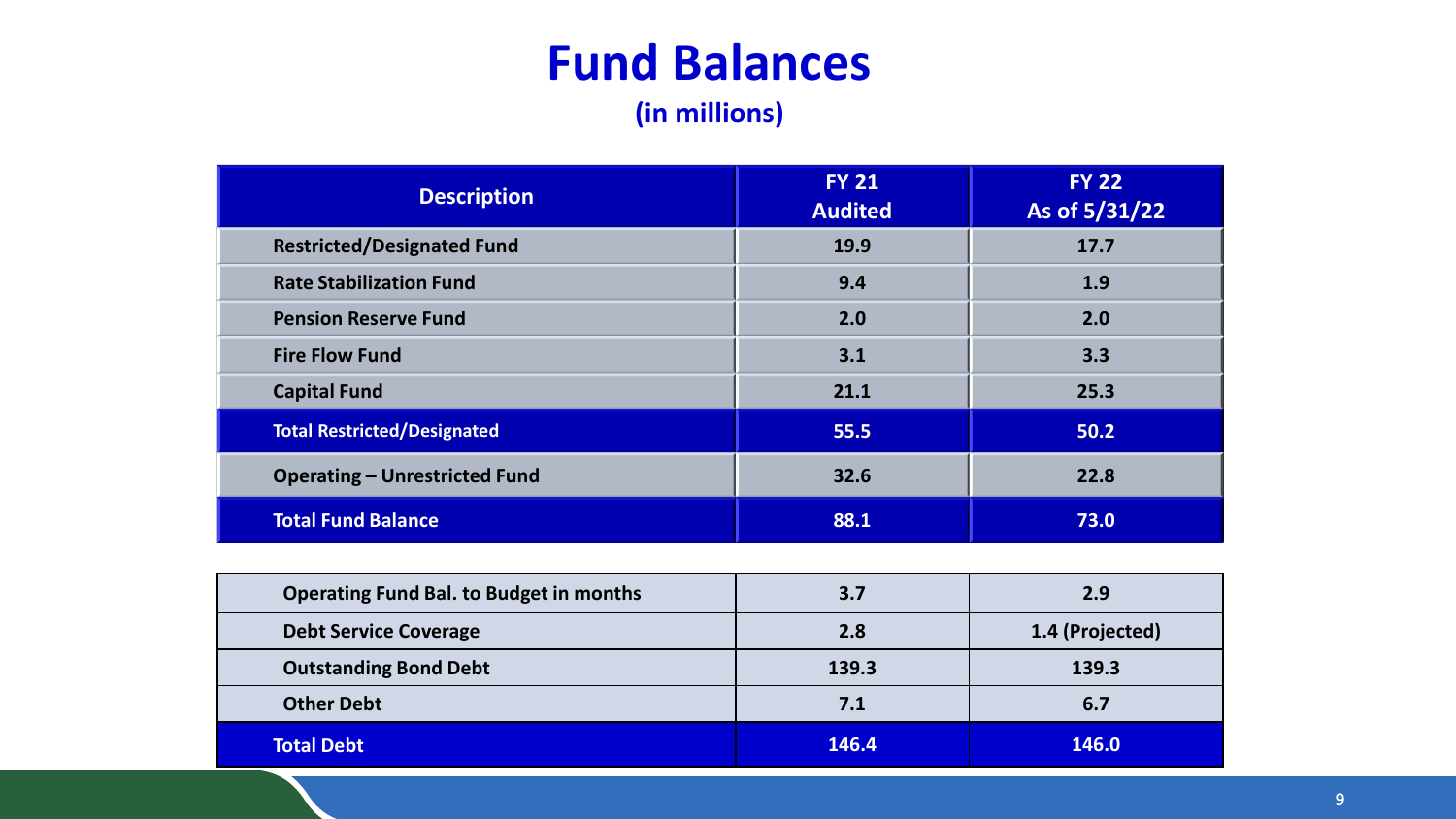**Drought Impacts and Financial Projections**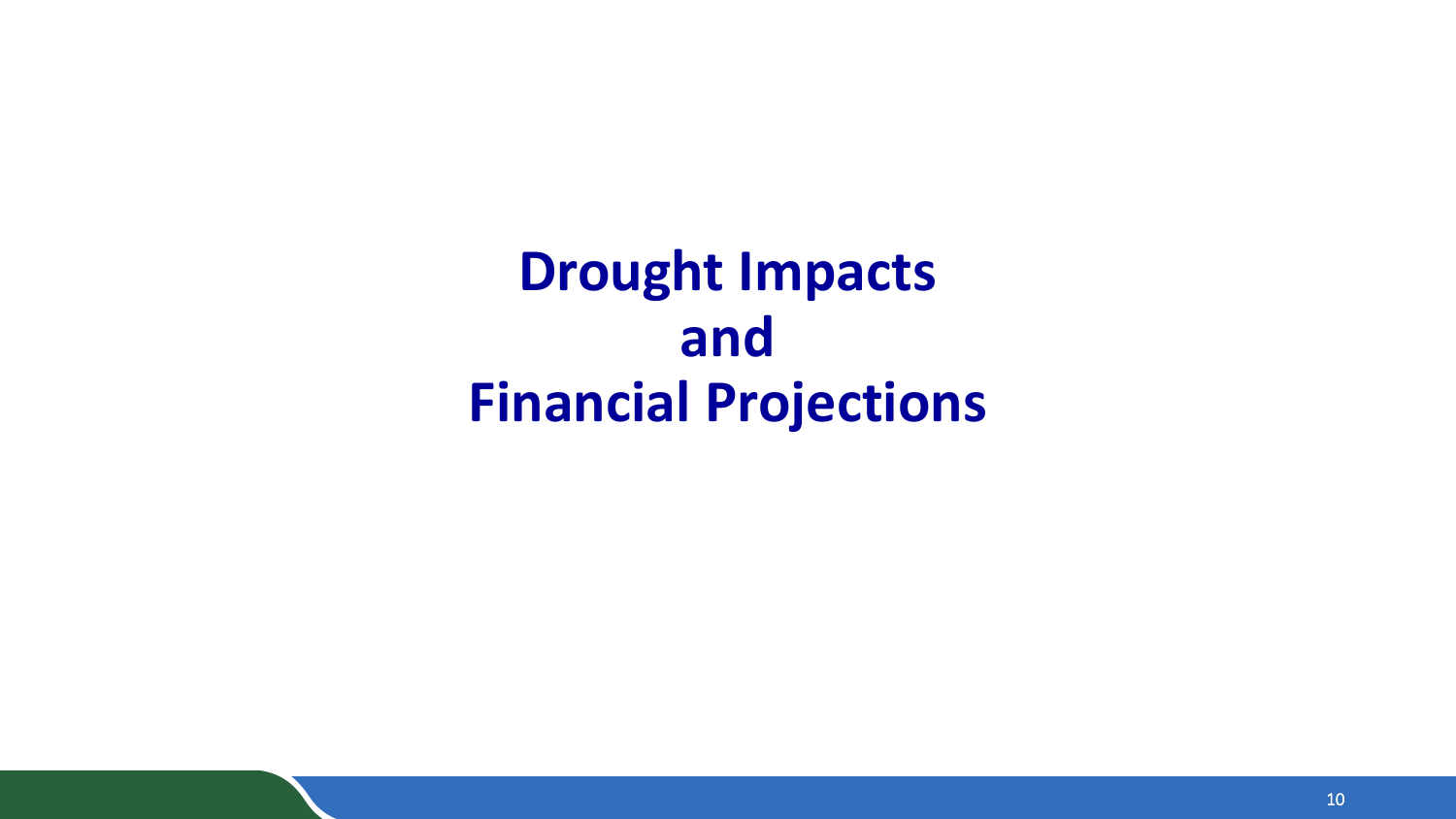# **FY 22 Water Sales Revenue by Month**

|                          |                | 21/22 YTD     | $%$ of        |              | 21/22 YTD                  | $%$ of                                    | Diff % of     |
|--------------------------|----------------|---------------|---------------|--------------|----------------------------|-------------------------------------------|---------------|
| <b>Month</b>             | 21/22 Budget   | <b>Budget</b> | <b>Budget</b> | 21/22 Actual | <b>Actual</b>              | <b>Budget</b>                             | <b>Budget</b> |
| Jul                      | 4,840,348      | 4,840,348     | 8.3%          | 3,893,617    | 3,893,617                  | 6.7%                                      | $-1.6%$       |
| Aug                      | 8, 155, 135    | 12,995,483    | 22.2%         | 5,886,691    | 9,780,308                  | 16.7%                                     | $-5.5%$       |
| Sep                      | 5,825,972      | 18,821,455    | 32.2%         | 4,294,155    | 14,074,463                 | 24.1%                                     | $-8.1%$       |
| Oct                      | 7,823,307      | 26,644,762    | 45.6%         | 5,453,392    | 19,527,855                 | 33.4%                                     | $-12.2%$      |
| <b>Nov</b>               | 4,816,404      | 31,461,166    | 53.8%         | 2,677,846    | 22, 205, 701               | 38.0%                                     | $-15.8%$      |
| <b>Dec</b>               | 5,794,180      | 37,255,345    | 63.7%         | 3,552,255    | 25,757,956                 | 44.0%                                     | $-19.7%$      |
| Jan                      | 2,544,160      | 39,799,505    | 68.1%         | 1,664,449    | 27,422,405                 | 46.9%                                     | $-21.2%$      |
| Feb                      | 3,566,451      | 43,365,956    | 74.2%         | 3,880,232    | 31,302,637                 | 53.5%                                     | $-20.6%$      |
| Mar                      | 2,097,854      | 45,463,810    | 77.7%         | 2,285,844    | 33,588,480                 | 57.4%                                     | $-20.3%$      |
| Apr                      | 3,930,424      | 49,394,234    | 84.5%         | 4,297,065    | 37,885,545                 | 64.8%                                     | $-19.7%$      |
| <b>May</b>               | $3,059,352$ \$ | 52,453,586    | 89.7%         | 2,978,821    | $\mathbf{s}$<br>40,864,366 | 69.9%                                     | $-19.8%$      |
| Jun                      | 6,029,493      | 58,483,079    | 100.0%        |              |                            |                                           |               |
| <b>Total Water Sales</b> | \$58,483,079   |               |               | \$40,864,366 |                            | <b>YTD Deficit = <math>\$11.6M</math></b> |               |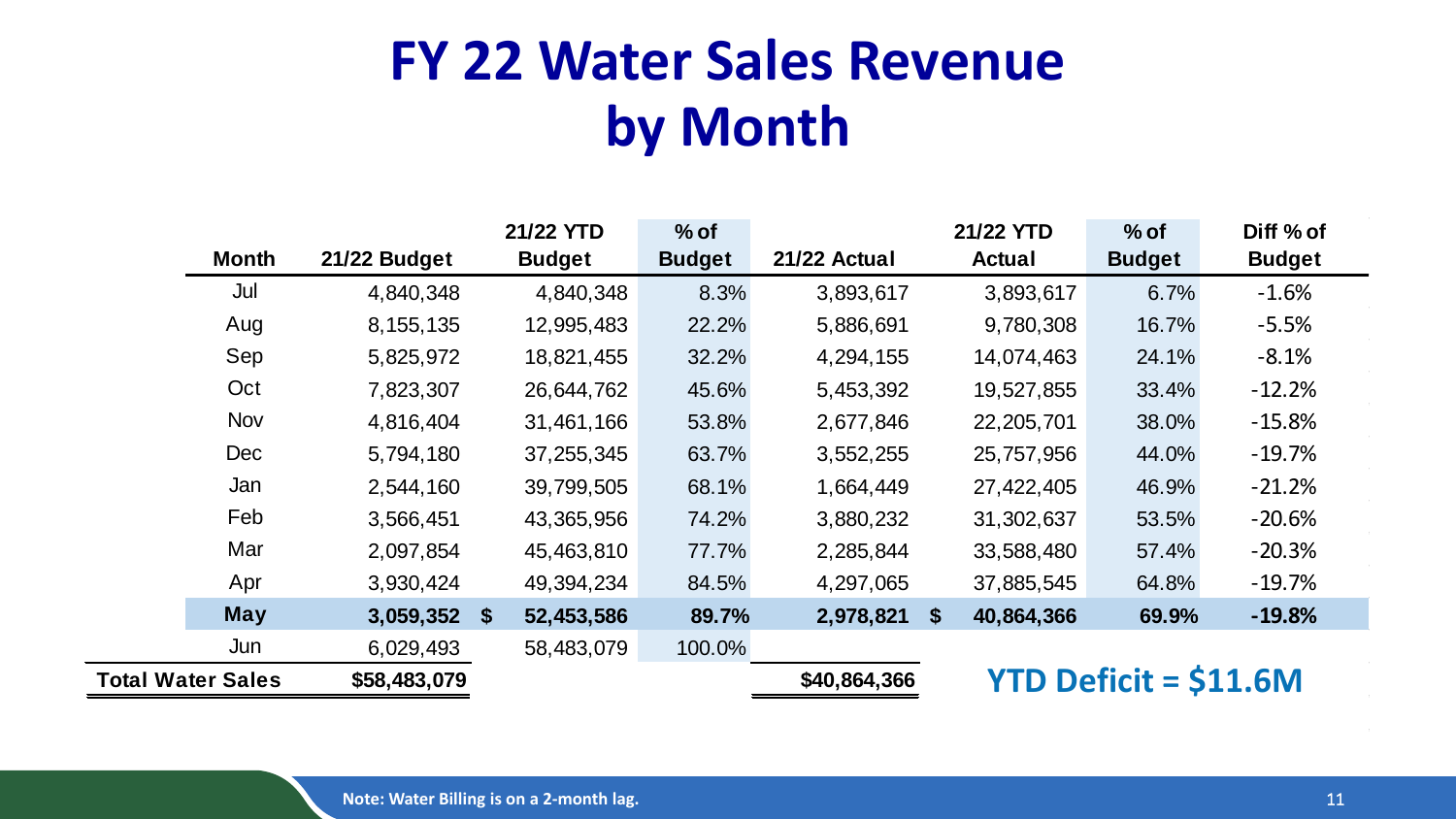## **FY 22 Water Sales Revenue**

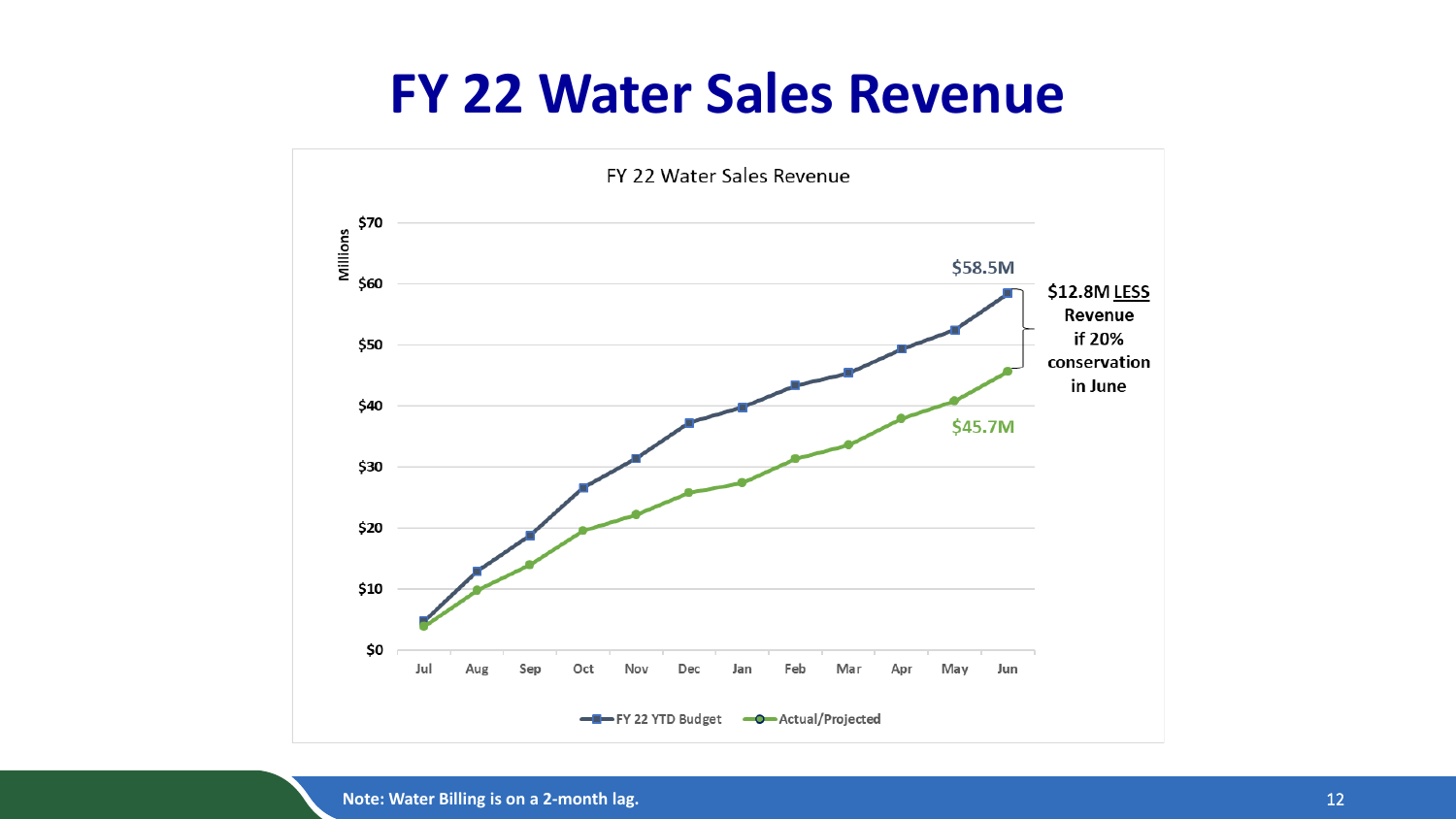# **FY 22 Operating Expenditures**

**(in millions)**

| <b>Description</b>                 | <b>Adopted</b><br><b>Budget</b> | <b>Forecast</b><br>at 6/30/22 | \$ Change<br>from Adopted<br><b>Budget</b> | <b>Reason</b>                |
|------------------------------------|---------------------------------|-------------------------------|--------------------------------------------|------------------------------|
| <b>Personnel Services</b>          | \$53.8                          | \$49.8                        | $-54.0$                                    | <b>Vacancy savings</b>       |
| <b>Water Purchases</b>             | 8.1                             | 12.1                          | 4.0                                        | Add'l ~3,000 A/F             |
| <b>Water Conservation Rebates</b>  | 0.6                             | 1.8                           | 1.2                                        | From Rate Stabilization Fund |
| All other Maintenance & Operations | 21.2                            | 21.2                          | $\overline{\phantom{m}}$                   |                              |
| <b>Financing Costs</b>             | 10.2                            | 10.2                          | $\qquad \qquad -$                          |                              |
| <b>Capital Allocation</b>          | (5.2)                           | (5.2)                         | $\overline{\phantom{m}}$                   |                              |
| <b>Total Operating Expense</b>     | \$88.7                          | \$89.9                        | \$1.2                                      |                              |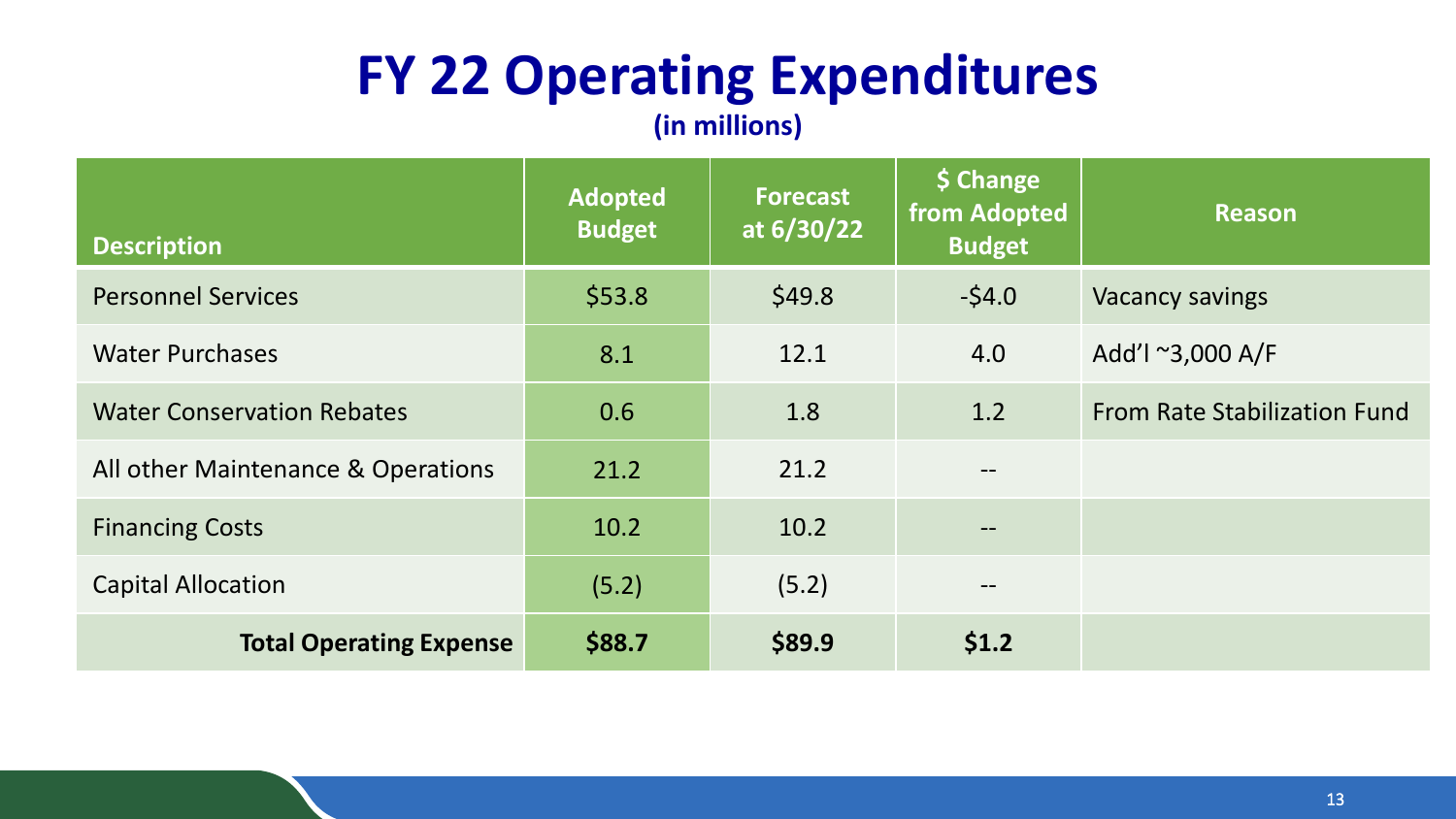### **Projected FY 22 Operating Unrestricted Fund (in millions)**

**Beginning Balance @ 6/30/21 \$ 32.6** Water Sales Revenue (12.8) COVID Relief Funds 2.1 All Other Revenue (0.6) **Total Projected Revenue Loss \$ (11.3) Est. Unbudgeted Expenditures:** Personnel Savings 4.0 Add'l Cost of Water Purchased (4.0) Conservation Rebate Program (1.2) **Total Projected Expenditures \$ (1.2)** Transfer-in from Rate Stabilization Fund **\$ 1.5 Projected Ending Balance @ 6/30/22 \$ 21.6**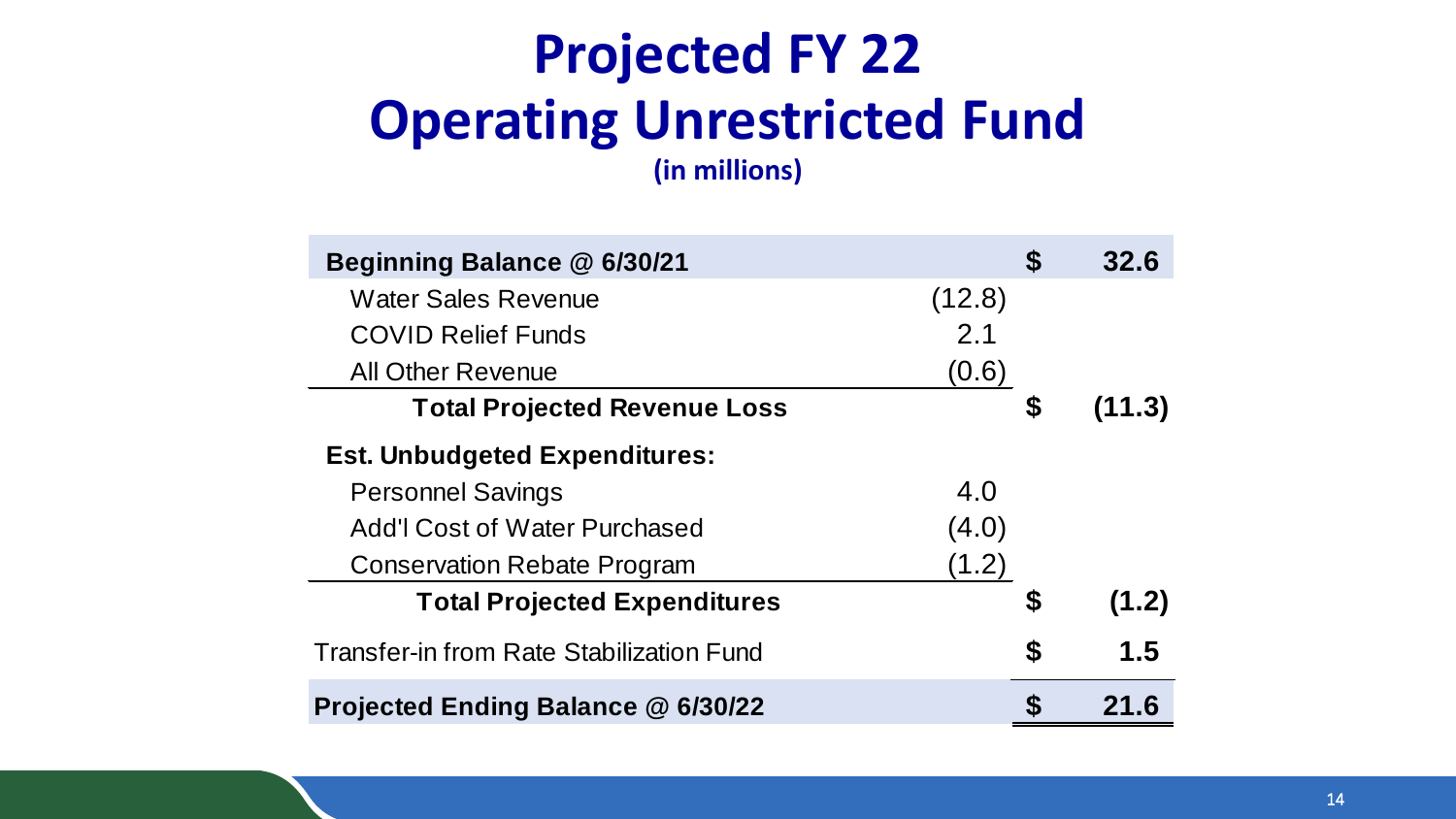# **Projected FY 23 Scenarios Operating Unrestricted Fund**

**(in millions)**

|                                           | <b>20% Conservation</b>   |        |                            |              | <b>10% Conservation</b>   |       |                           |       |
|-------------------------------------------|---------------------------|--------|----------------------------|--------------|---------------------------|-------|---------------------------|-------|
| <b>Scenarios:</b>                         |                           |        |                            | $\mathbf{2}$ |                           | 3     |                           | 4     |
| Est. Beginning Balance @ 6/30/22          | $\boldsymbol{\mathsf{S}}$ | 21.6   | $\boldsymbol{\mathsf{S}}$  | 21.6         | $\boldsymbol{\mathsf{S}}$ | 21.6  | $\boldsymbol{\mathsf{S}}$ | 21.6  |
| <b>Projected Water Sales Revenue Loss</b> | $\boldsymbol{\$}$         | (12.2) | $\mathbf S$                | (12.2)       | $\boldsymbol{\mathsf{S}}$ | (6.1) | <b>S</b>                  | (6.1) |
| <b>Est. Unbudgeted Expenditures:</b>      |                           |        |                            |              |                           |       |                           |       |
| Add'l 5,000 AF of Water Purchased         |                           | (6.6)  |                            |              |                           | (6.6) |                           |       |
| <b>Pumping of Soulajule</b>               |                           | (1.5)  |                            |              |                           | (1.5) |                           |       |
| <b>Add'l Paving costs</b>                 |                           | (0.3)  |                            | (0.3)        |                           | (0.3) |                           | (0.3) |
| <b>Total Additional Expenditures</b>      | $\boldsymbol{\theta}$     | (8.4)  | $\mathbf{S}$               | (0.3)        | $\boldsymbol{\mathsf{S}}$ | (8.4) | - \$                      | (0.3) |
| Projected Ending Balance @ 6/30/23        |                           | 1.0    | $\boldsymbol{\mathcal{F}}$ | 9.1          | $\boldsymbol{3}$          | 7.1   | <b>S</b>                  | 15.2  |